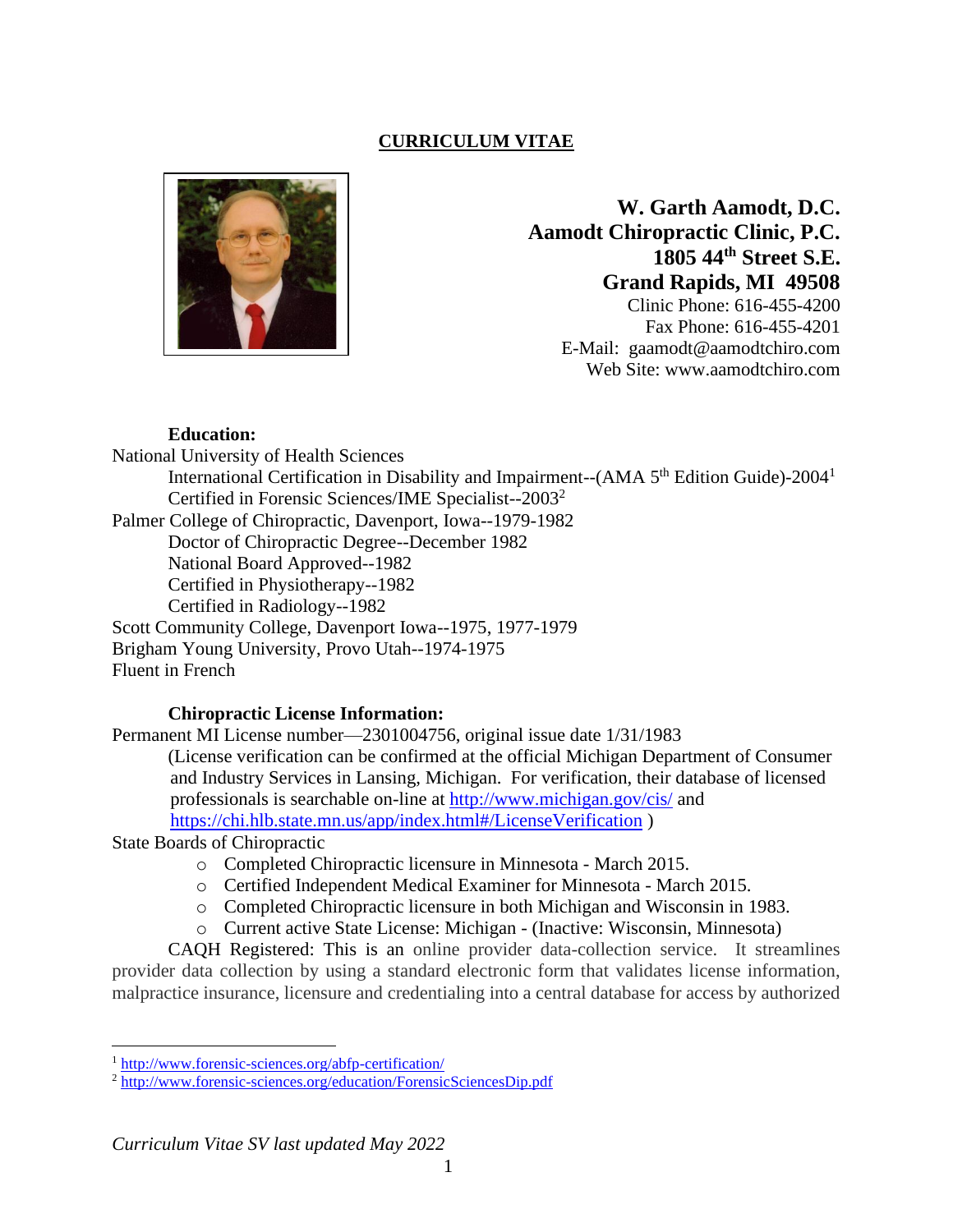entities. A copy of my current CAQH Summary is available upon request, or access at [www.caqh.org](http://www.caqh.org/) if a participating CAQH member organization.

# **Post-Graduate Education:**

- 1. ~ Completed certification in Impairment Rating: AMA Guide to Evaluation of Permanent Impairment, 5<sup>th</sup> Ed., College on Forensic Science. April 2004.
- 2. ~ Updated training in Impairment Rating: AMA Guide to Evaluation of Permanent Impairment, 6<sup>th</sup> Ed., Kaplan Seminars, Docuwell LLC and MI Assoc. of Chiropractors, Fall 2011
- 3. ~ Diplomate program of Forensic Sciences, through the Lincoln College of Post Professional, Graduate, and Continuing Education sponsored by National University of Health Sciences in Lombard, IL. Completed and Certified in Forensic Sciences via NUHS. (120 hours completed, Board Certified) September 2003.
- 4. ~ 30 or more hours of continuing education completed per two-year licensing period as required by the Michigan Board of Chiropractic. Primary post-graduate studies performed in Chiropractic Technique, Radiology and MRI. Continuing education performed complies with all State requirements. Specific course details available upon request. 1982 to the present.

## **Practice Experience:**

- 1. ~ Owner of the Aamodt Chiropractic Clinic, P.C. established in 1984 in Grand Rapids. Incorporated in January 2002. Currently in solo practice treating patients 5-days per week and specializing in General practice, with emphasis on injury and trauma cases.
- 2 ~ Meyer Chiropractic Clinic, Wyoming, MI—December '82 through July '84.
- 3. ~ Member of Macomb County Chiropractic Association.

#### **Professional Experience:**

- 1. ~ Dr. Aamodt serves on an advisory panel, the Professional Affairs Health Advisory Committee of American Specialty Health. This is a large Managed Care Organization, administering chiropractic care nationwide. Original founding member serving since the committee's inaugural formation in 2005 to the present.<br>2.  $\sim$  Completed post-graduate course work in Ind
- Completed post-graduate course work in Independent Medical Examination, Forensic Law, Disability Evaluation and Impairment Rating through the American Chiropractic Association. 2003-2004.
- 3. ~ Experience in litigation, injury consultation, expert witness, clinical research and peer & claim review. Primary emphasis is in Auto and Work Comp cases.
- 4.  $\sim$  Independent Medical Examiner, specializing in Chiropractic  $3<sup>rd</sup>$  Party Evaluation. 1993 to present.
- 5. ~ Published article titled "The Case for Immunization" in Nov 1, 2014 edition in "Dynamic Chiropractic"<sup>3</sup>, Vol 32, Number 21, ISSN 1076-9684, MPA Media, Santa Ana, CA 92799.

<sup>3</sup> <http://www.dynamicchiropractic.com/mpacms/dc/article.php?id=57189>